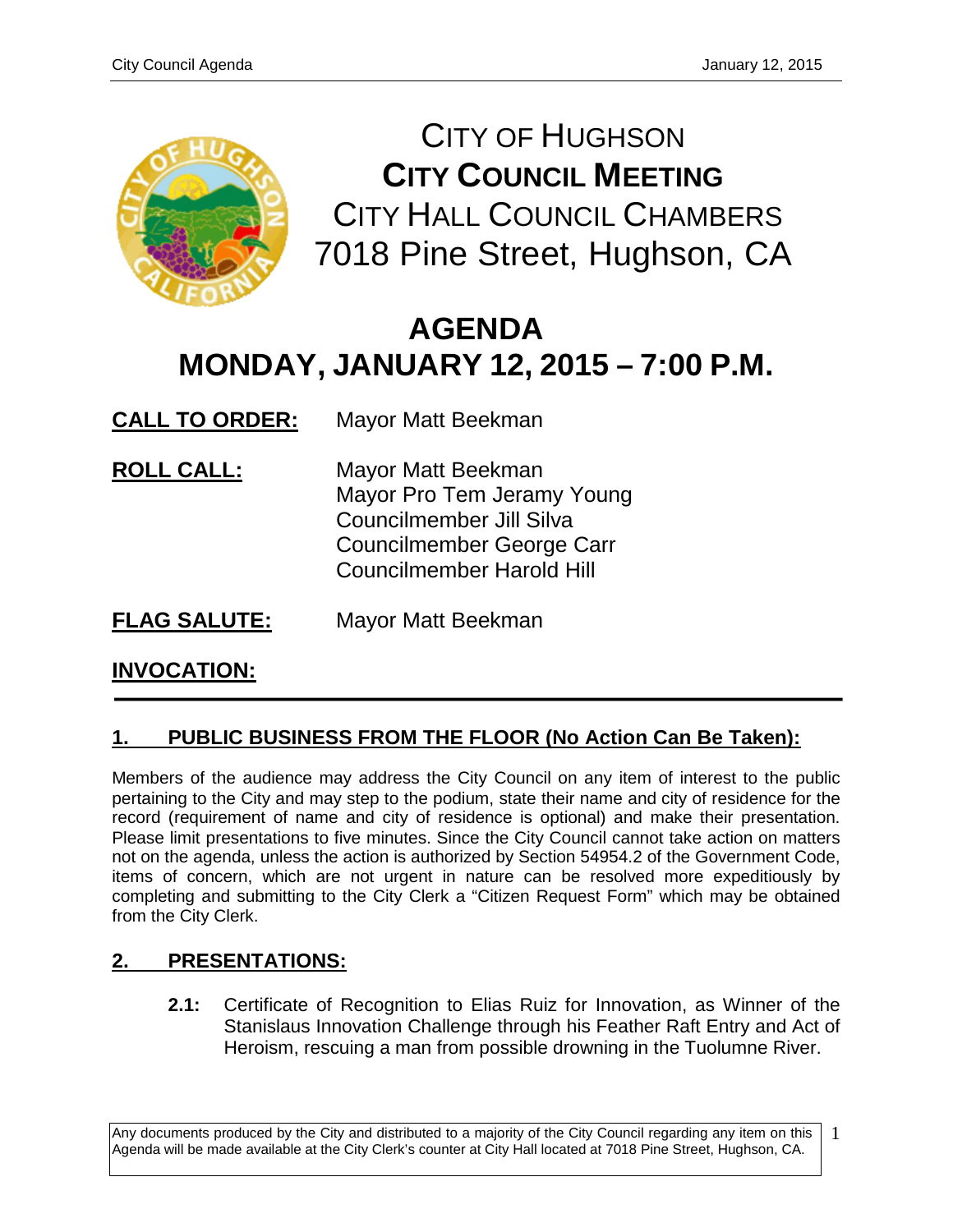## **3. CONSENT CALENDAR:**

**All items listed on the Consent Calendar are to be acted upon by a single action of the City Council unless otherwise requested by an individual Councilmember for special consideration. Otherwise, the recommendation of staff will be accepted and acted upon by roll call vote.**

- **3.1:** Approve the Minutes of the Regular Meeting of December 8, 2014.
- **3.2:** Approve the Warrants Register.
- **3.3:** Adopt Resolution No. 2015-01, Renewing the Wastewater Discharge Permit for the Dairy Farmers of America Milk Processing Facility located at 2331 Tully Road and Authorizing the City Manager to Execute the Permit.
- **3.4:** Approve the Revised City of Hughson Goals and Objectives.

## **4. UNFINISHED BUSINESS:**

**4.1:** Authorize the City Manager to Execute the State of California-Natural Resources Agency Department of Parks and Recreation Grant Contract from the Land and Water Conservation Fund for the Seventh Street Acquisition Project on behalf of the City of Hughson, Inclusive of any Final Edits by the City Attorney, for the Purchase of 19.65 acres of Real Property owned by the Hughson Unified School District near the corner of Whitmore Avenue and Seventh Street upon Resolution of Outstanding Title Issues and Authorize the City Manager to provide Proper Notice with Findings to Appropriate Agencies and Parties since the Transaction Involves Land within an Agricultural Preserve.

## **5. PUBLIC HEARING TO CONSIDER THE FOLLOWING: NONE.**

## **6. NEW BUSINESS: NONE.**

## **7. CORRESPONDENCE:**

- **7.1:** Update of the Hatch Road and Santa Fe Avenue Signal Project.
- **7.2:** 2+2 Committee Agenda with School District for January 12, 2015.
- **7.3:** Parks and Recreation Commission Agenda for January 13, 2015.

## **8. COMMENTS:**

**8.1:** Staff Reports and Comments: (Information Only – No Action)

#### **City Manager:**

Any documents produced by the City and distributed to a majority of the City Council regarding any item on this Agenda will be made available at the City Clerk's counter at City Hall located at 7018 Pine Street, Hughson, CA. 2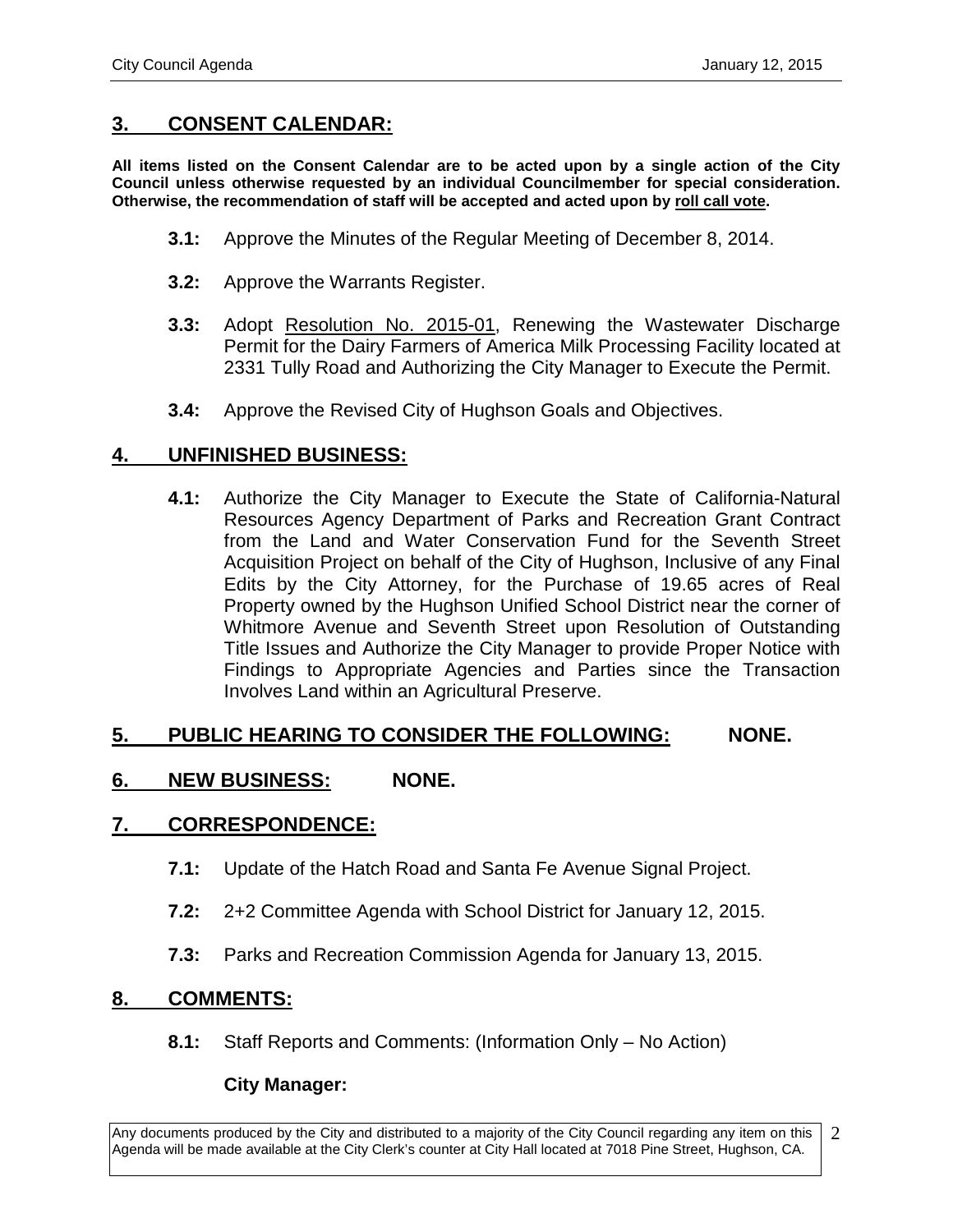## **City Clerk:**

**Community Development Director:**

**Director of Finance:**

**Police Services:**

**City Attorney:**

- **8.2:** Council Comments: (Information Only No Action)
- **8.3:** Mayor's Comments: (Information Only No Action)

# **9. CLOSED SESSION TO DISCUSS THE FOLLOWING: NONE.**

# **10. REPORT FROM CLOSED SESSION: NONE.**

# **ADJOURNMENT:**

#### **WAIVER WARNING**

If you challenge a decision/direction of the City Council in court, you may be limited to raising only those issues you or someone else raised at a public hearing(s) described in this Agenda, or in written correspondence delivered to the City of Hughson at or prior to, the public hearing(s).

# **UPCOMING EVENTS:**

| January 13         | Parks & Recreation Commission Meeting, City Hall Chambers, 6:00 P.M.<br>п            |
|--------------------|--------------------------------------------------------------------------------------|
| January 17         | City Goals and Objectives Workshop, City Hall Council Chambers, 9:00 A.M.<br>■       |
| January 19         | City Hall Closed - Dr. Martin Luther King Jr. Day<br>■                               |
| January 20         | Planning Commission Meeting, City Hall Council Chambers, 6:00 P.M.<br>п              |
| January 26         | Econ Development Committee Meeting, City Hall Council Chambers, 5:30 P.M.<br>■       |
| January 26         | City Council Meeting, City Hall Council Chambers, 7:00 P.M.<br>■                     |
| <b>February 9</b>  | City Council Meeting, City Hall Council Chambers, 7:00 P.M.                          |
| February 10        | Parks & Recreation Commission Meeting, City Hall Chambers, 6:00 P.M.<br>п            |
| February 11        | 2+2 City/Fire Committee, Fire District Office, 5:30 P.M.<br>п                        |
| February 12        | City Hall Closed - Lincoln's Birthday<br>п                                           |
| February 16        | City Hall Closed - Washington's Birthday<br>■                                        |
| <b>February 17</b> | Planning Commission Meeting, City Hall Council Chambers, 6:00 P.M.<br>п              |
| <b>February 23</b> | State of the City Address-Special Council Meeting, Samaritan Village, 6:00 P.M.<br>■ |

Any documents produced by the City and distributed to a majority of the City Council regarding any item on this Agenda will be made available at the City Clerk's counter at City Hall located at 7018 Pine Street, Hughson, CA. 3